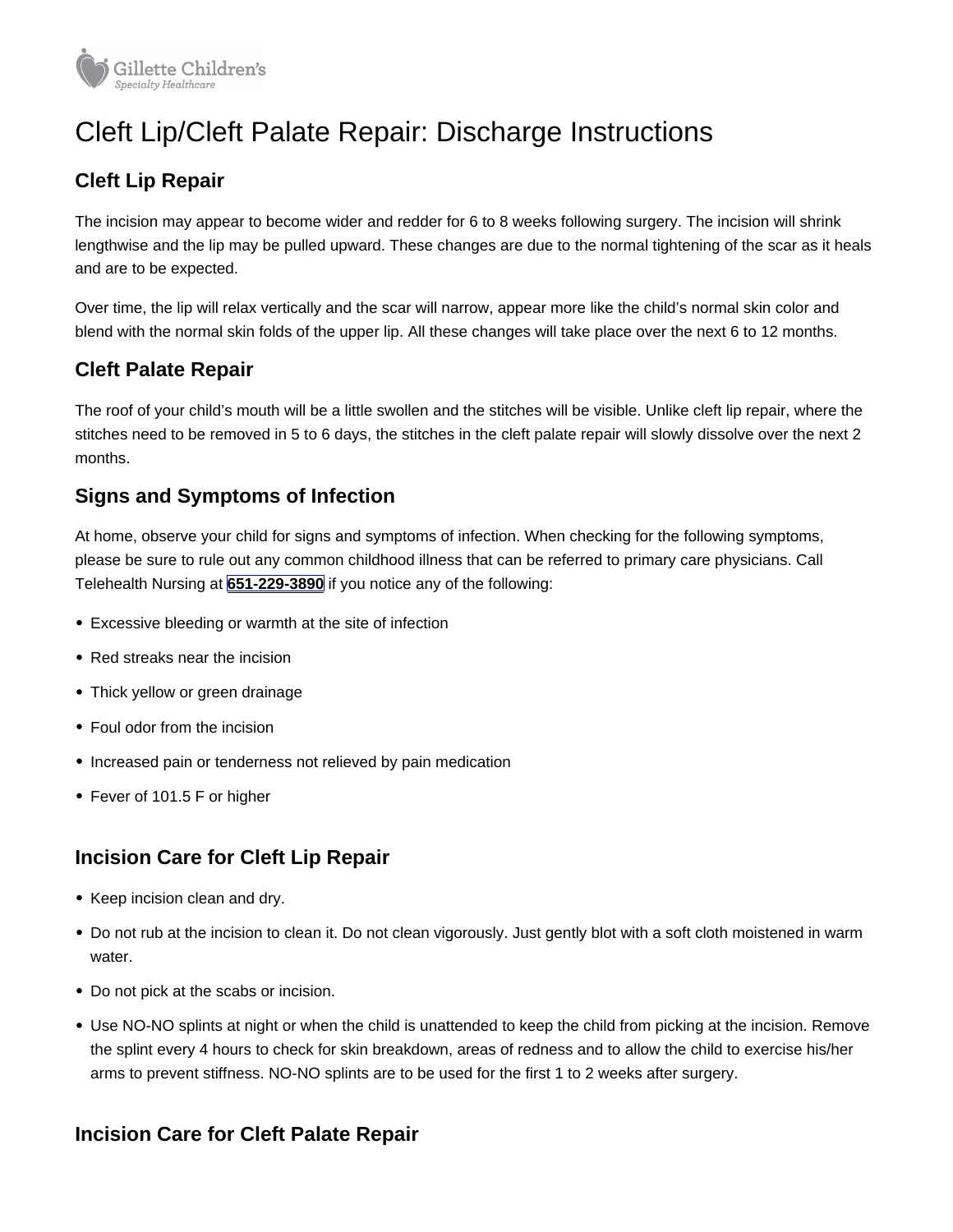- Do not pick at the scabs or incision.
- Use NO-NO splints at night or when the child is unattended to keep the child from picking at the incision. Remove the splints every 4 hours to check for skin break down, areas of redness, and to allow the child to exercise his/her arms to prevent stiffness. The NO-NO splint should be used for 1-2 weeks following surgery.
- Do not allow the child to place any objects in the mouths, including pacifiers, teething rings or hands.

### **Activity: As Tolerated Unless Directed Otherwise by the Physician.**

- Oral cares.
- Have your child drink water following meals to clean the mouth.
- It is OK to use a soft cloth to clean the teeth, if your child will tolerate it.
- Do not use a toothbrush in the mouth for two weeks following surgery.

# **Diet for Cleft Lip**

Infants may go back to breastfeeding or drinking formula from a bottle following cleft lip repair.

## **Diet for Cleft Palate**

Use soft spout sippy cup/plain cup following cleft palate repair. Bottles as directed by your Gillette health care provider.

We discourage use of straws, pacifiers or teething rings for 3 weeks following either surgery.

Children with cleft palate repair should have a full liquid diet and strained foods "without chunks" for two weeks. This will prevent pieces of food from becoming lodged in your child's incision, promoting infection. (Vanilla yogurt, Jell-O, pudding, Cream of Wheat, strained baby foods, ice cream and any type of liquid are OK to serve.)

If your child is more than 12 months old, Pediasure, Kindercal or Carnation Instant Breakfast may help to add nutritious calories to your child's diet. You also can add 3 tablespoons of nonfat dry milk powder to all strained foods to add extra calories and protein.

#### **Medicine**

Twenty-four hours following surgery, most children are taking fluids well and pain is often controlled with plain Tylenol. Your children will be sent home with an antibiotic to be taken for five days following surgery to help prevent infection.

#### **Follow-Up Appointment**

Return to clinic in \_\_\_\_\_ days to see your Gillette health care provider.

#### **Questions or Concerns?**